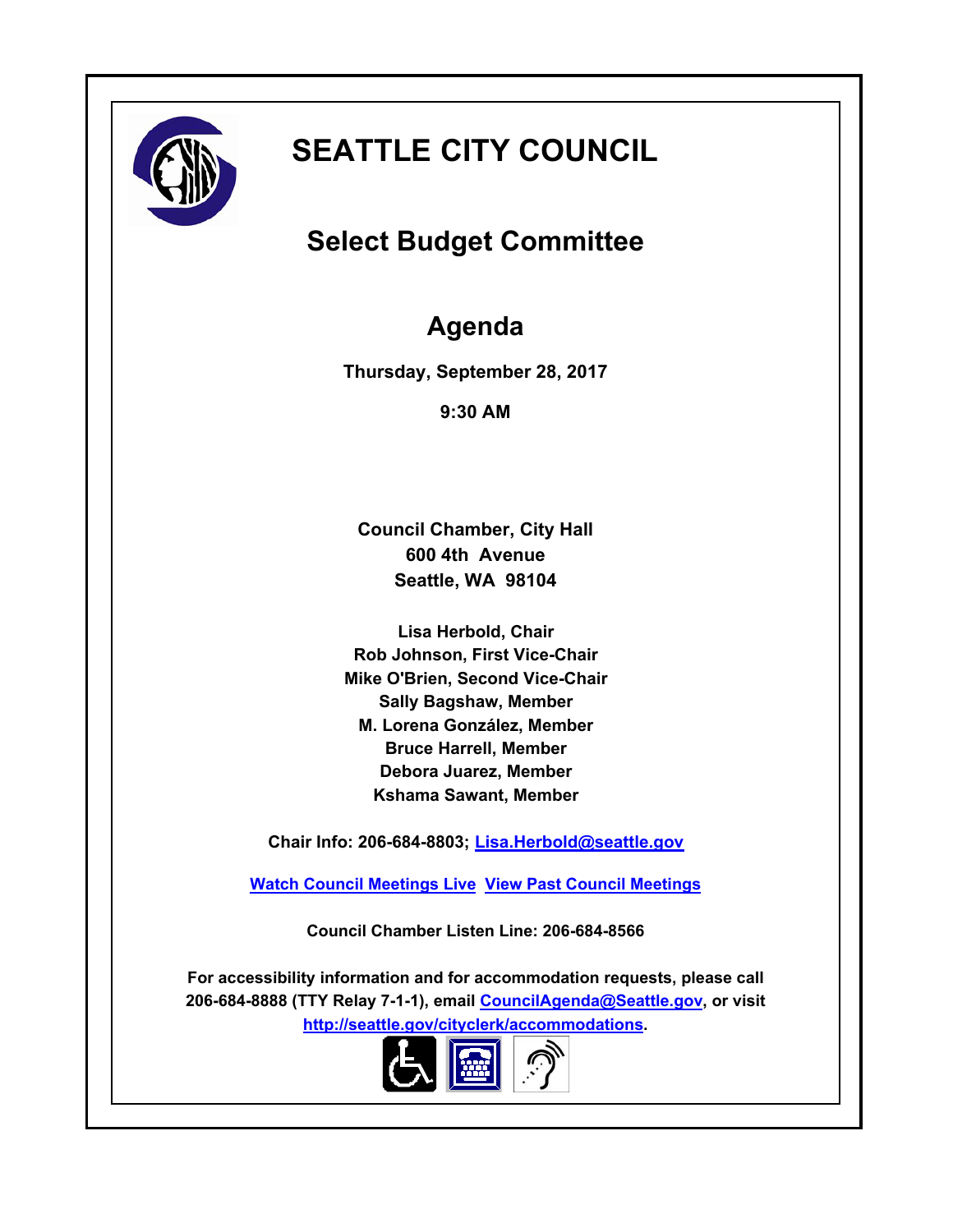## **SEATTLE CITY COUNCIL Select Budget Committee Agenda September 28, 2017 - 9:30 AM**

**Meeting Location:** Council Chamber, City Hall, 600 4th Avenue, Seattle, WA 98104

## **Committee Website:**

http://www.seattle.gov/council/committees/budget

This meeting also constitutes a meeting of the Full Council, provided that the meeting shall be conducted as a committee meeting under the Council Rules and Procedures, and Council action shall be limited to committee business.

*Please Note: Times listed are estimated*

- **A. Call To Order**
- **B. Chair's Report**
- **C. Items of Business**
- **1. Context Setting**

*Supporting Documents:* [Presentation](http://seattle.legistar.com/gateway.aspx?M=F&ID=f8f0d898-5257-42f9-b304-7dabd98d0fdb.pdf)

### **Briefing and Discussion**

**Presenter:** Erik Sund, Budget Coordinator, Council Central Staff